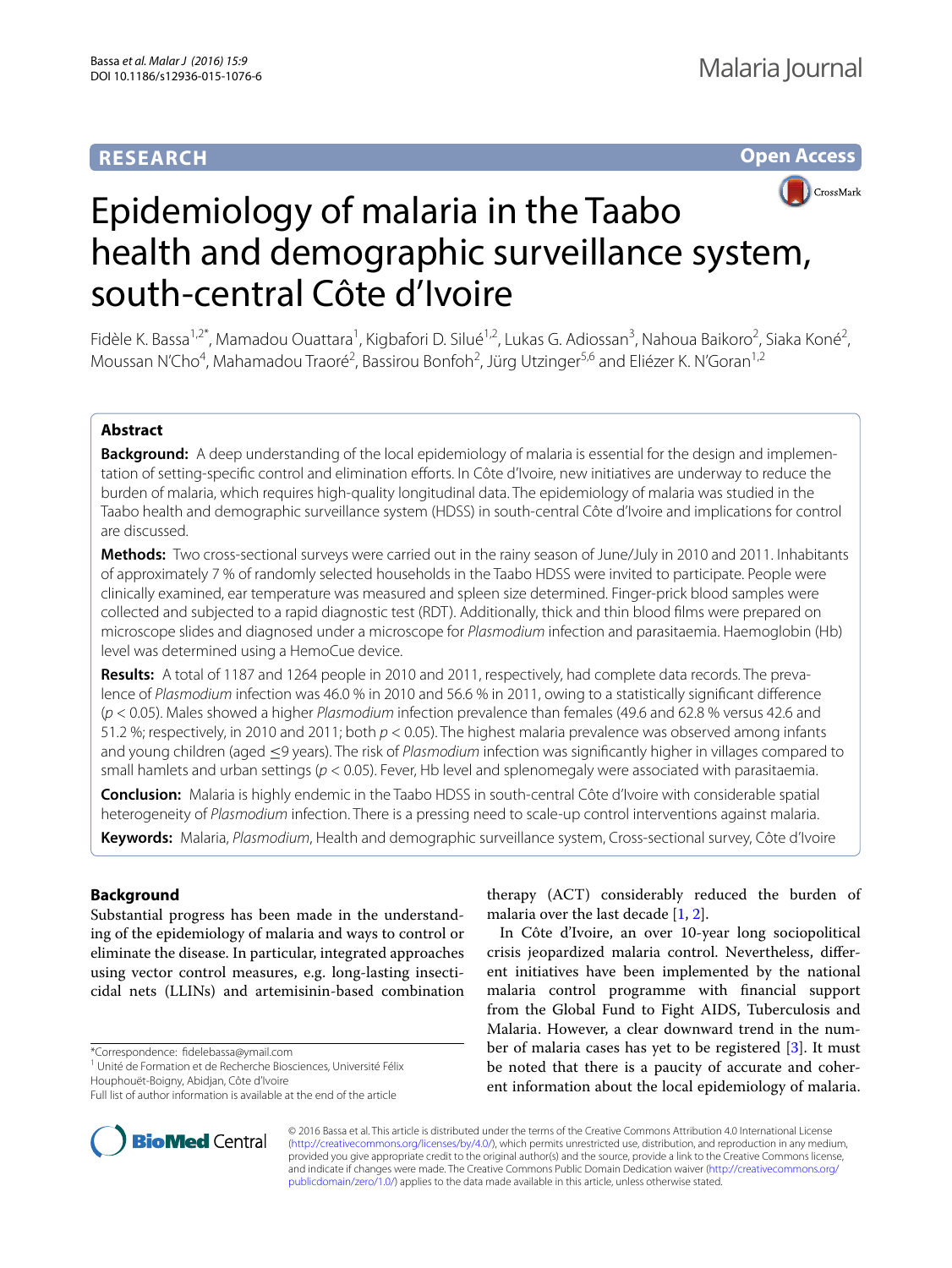Most of the recent data stem from Abidjan, the economic capital of Côte d'Ivoire, usually obtained from health facilities [[4–](#page-9-2)[6\]](#page-9-3). Although health facility-based data can be helpful for assessing the malaria burden, the data must be used with full recognition of their limitations, since many people may not seek treatment in a health facility [[7\]](#page-9-4) and diagnostic-treatment algorithms are often empirical [[8\]](#page-9-5). It follows that population-based data using accurate diagnostic methods are needed to provide precise estimates of the disease burden in different regions and contexts, as malaria control efforts are being intensified.

The aim of the present study was to assess the local epidemiology of malaria in the Taabo health and demographic surveillance system (HDSS) of south-central Côte d'Ivoire [[9\]](#page-9-6). An in-depth analysis of 712 deaths recorded in the Taabo HDSS between 2009 and 2011 revealed that malaria was the most important cause of death ( $n = 129$ , 18.0 %) [\[10](#page-9-7)]. Here, results from two cross-sectional surveys conducted in the rainy season of 2010 and 2011 are reported.

#### **Methods**

#### **Ethical considerations**

The study protocol was approved by the institutional research commission of the Centre Suisse de Recherches Scientifiques en Côte d'Ivoire (CSRS; Abidjan, Côte d'Ivoire). Ethical approval was granted by the Comité National d'Ethique et de la Recherche (CNER) of Côte d'Ivoire (reference no. 1086 MSHP/CNER). Participation was voluntary and all study subjects provided written informed consent, with parents/legal guardians signing on behalf of children/adolescent below the age of 18 years.

#### **Study area**

The study was conducted in the Taabo HDSS, located in the Taabo district, some 150 km north-west of Abidjan. The Taabo HDSS is situated in a forest-savannah transitional zone and has a surface of approximately  $1000 \text{ km}^2$ . At the onset of operation in late 2008/early 2009, the population in the Taabo HDSS was 37,792 inhabitants. There is a small town (Taabo-Cité), 13 main villages and over 100 small hamlets. The climate is tropical, with two rainy seasons (March to July and October/November) and two dry seasons (December to February and August/ September). Due to recent climate change, no clear seasonal delimitation is observed any longer and there is a tendency of just two seasons  $[11]$  $[11]$  $[11]$ . The average annual precipitation in the years 2010–2011 was 1284 mm, the mean annual temperature varied from 27.6 to 28.3 °C and the average relative humidity ranged between 76.6 and 79.6 % (data obtained from the nearby Lamto Station for Research in Geophysics and Ecology). People in the

Taabo HDSS are mainly engaged in subsistence farming (yams, banana, maize and cassava). Cocoa and coffee are used as cash crops. There is also some livestock production (cattle, small ruminants, pigs and poultry) and fishery. A key environmental feature of the Taabo HDSS is the man-made Lake Taabo, impounded in the late 1970s after the construction of a large dam across the Bandama River, used for hydroelectric power production [\[12](#page-9-9)].

The Taabo HDSS has been launched in mid-2008 and serves as a platform for high-quality longitudinal data on all the residents, with particular emphasis on demography (pregnancy, birth, migration and death), health and socioeconomic status. Data are collected prospectively, usually pursuing three rounds per year to obtain key demographic data. Additionally, once every 2nd year, socioeconomic data are collected. The activities of the Taabo HDSS began by a baseline census in late 2008/ early 2009, during which all the households of the district of Taabo were visited and georeferenced. Data were collected on household composition, house characteristics, household asset ownership, people's ethnicity, nationality, religion, age, sex, education and employment.

From 2009 to 2011, community-based deworming against soil-transmitted helminthiasis (using albendazole or mebendazole) and schistosomiasis (using praziquantel) was undertaken in the whole area under surveillance under the leadership of district health personnel with support of Taabo HDSS staff. A series of specific research projects provided additional treatment to study participants found positive for specific parasitic infections [[9](#page-9-6), [13](#page-9-10)[–15\]](#page-9-11).

#### **Cross‑sectional surveys**

Two cross-sectional surveys were conducted; in 2010 and 2011, during the main rainy season at the end of June/early July. Study participants were invited for a finger-prick blood sample that was utilized for measuring haemoglobin (Hb) level, employing a HemoCue device (HemoCueB-Hemoglobin; Angholm, Sweden). Additionally, a rapid diagnostic test (RDT) was performed and thick and thin blood films were prepared on microscope slides for *Plasmodium* diagnosis. The RDT (ICT Diagnostics; Cape Town, South Africa) was used to detect *Plasmodium falciparum* histidine rich protein 2 (HRP 2). This RDT was shown to detect 86.9 % of test samples with wild-type *P. falciparum* at a concentration of 200 parasites/μl of blood and 98 % of test samples with a concentration of 2000 parasites/μl of blood, with 0 % of false positives in negative samples [\[16\]](#page-9-12). The results from the RDTs were used to guide treatment. Participants were also subjected to a clinical examination. Temperature was measured using a digital ear thermometer (Omron Gentle Temp 510; Kyoto, Japan). Spleen size was determined by a physician according to Hackett's grading [[17\]](#page-9-13).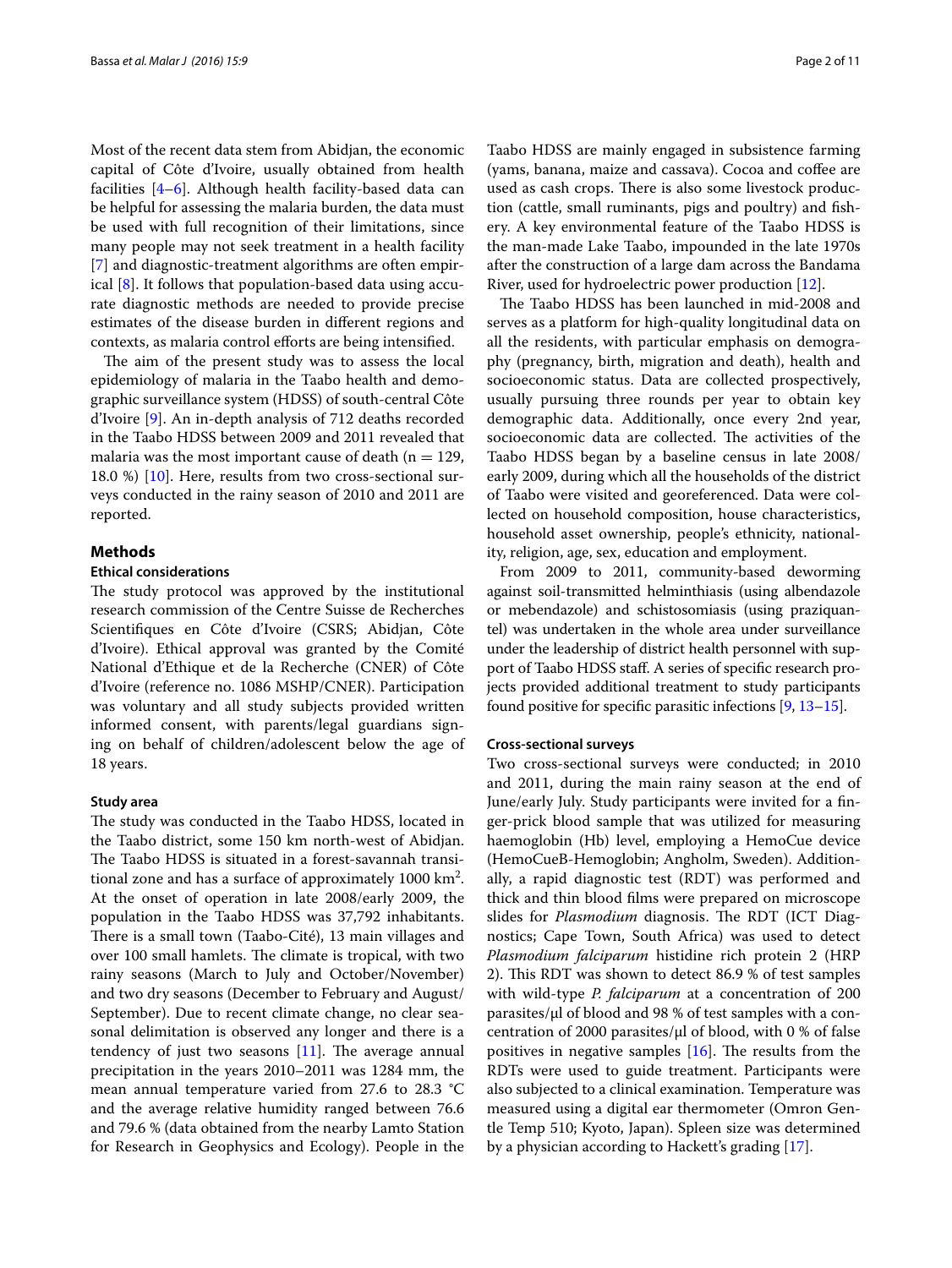#### **Sampling technique**

Study participants were selected from the readily available Taabo HDSS database. All members of approximately 7 % of the households were selected in each of the two cross-sectional surveys. The sampling design was based on clusters stratified according to residency (i.e. hamlet, village and Taabo-Cité) and the geographical location of residency relative to the Bandama River and Lake Taabo. Four strata were distinguished: (1) households situated in hamlets that were at least 5 km away from the river or lake; (2) households located in hamlets in close proximity to the river or lake  $(5 \text{ km})$ ; (3) households in the main villages far from the river or lake; and (4) households in the main villages in close proximity to the river or lake and households from urban Taabo-Cité. The total number of individuals invited to participate in the years 2010 and 2011 was 2530 and 2621, respectively. Households were randomly selected in each stratum with a probability proportional to their population size.

## **Laboratory procedures**

Thick and thin blood films were transferred to the laboratory of the district hospital in Taabo-Cité and stained with 3 % Giemsa for 45 min. Parasitaemia was determined from thick blood films by counting the number of parasites per 200 white blood cells (WBC) or 500 WBC if less than 10 parasites had been detected, assuming a mean WBC count of 8000/μl of blood. A slide was classified as negative if no *Plasmodium* asexual form or gametocyte was found after counting 500 WBC. Thin blood films were examined for *Plasmodium* species identification, examining 100 microscopic fields. Quality control was performed by a senior technician, who was blinded to the results obtained from the first reader. Slides with conflicting results were re-read by a third microscopist and the results discussed among the technicians until consensus was reached.

### **Statistical analysis**

Demographic, clinical and laboratory data were double entered and validated in an Access 2007 database (Microsoft Corp., Redmond, USA). Fever was defined as an ear temperature ≥37.5 °C. Anaemia was defined according to guidelines put forth by the World Health Organization (WHO) [\[18](#page-9-14)]. In brief, children below the age of four years were considered anaemic if they had an Hb level <11.0 g/ dl; children aged 5–11 years if they had an Hb level <11.5 g/dl; females aged 12-14 years who had an Hb level <12.0 g/dl; females aged  $\geq$ 15 years with an Hb <12.0 g/dl; and males aged  $\geq$ 13 years who had an Hb < 13.0 g/dl. To examine the effects of age on parasitaemia, age was stratified into six groups according to WHO guidelines [\[19](#page-9-15)]:  $\langle 1, 1-4, 5-9, 10-14, 15-19 \rangle$  and  $\geq 20$  years. The same

stratification was used for fever and spleen size. Individuals with missing or incomplete data were excluded from specific analysis that requested a given parameter under consideration.

Descriptive statistics were used to summarize demographic characteristics of the study sample. Comparisons between groups for categorical parameters were carried out by the Pearson's  $\chi^2$  test. Differences in geometric mean of parasitaemia, mean age and mean spleen size between groups were analysed by Wilcoxon test (two groups) or Kruskal–Wallis test (more than two groups) in case the Shapiro normality test was significant. Odds ratios (ORs) were estimated using logistic regression to compare the risk of *Plasmodium* infection between groups. For all analyses, difference was regarded as significant if the *p* value of the test statistic was <0.05. Data analyses were performed using R statistics (R Core Team, 2013).

## **Results**

#### **Demographic characteristics**

A total of 1187 and 1264 individuals participated in the cross-sectional surveys conducted in 2010 and 2011, respectively. The number of people sampled, stratified by age group, sex and residency, is summarized in Table [1](#page-3-0). In both cross-sectional surveys, most of the participants were young children and adolescents (58.7–58.9 %). The average age was 20.8 years (range 1 month–87 years, standard deviation  $(SD) = 18.8$  years) in 2010 and 20.9 years (range 1 month–82 years,  $SD = 19.1$  years) in 2011. There was no significant difference in the average age of participants in the two surveys.

#### *Plasmodium* **infection**

Table [2](#page-3-1) summarizes the prevalence of *Plasmodium* infection, stratified by year of survey, participants' residency and sex. The overall prevalence of *Plasmodium* infection in 2011 was significantly higher than in 2010 (46.0 versus 56.6 %;  $p < 0.01$ ). Males showed a significantly higher prevalence of *Plasmodium* infection than females (49.6 and 62.8 versus 42.6 and 51.2 %; respectively, in 2010 and 2011; both *p* < 0.05). The prevalence of *Plasmodium* infection was significantly higher among individuals living in villages compared to residents from small hamlets or urban settings (*p* < 0.001). *Plasmodium* infection occurred in all age groups. The highest prevalence of infection was observed in infants and young children (age  $\leq$ 9 years). Prevalence decreased with age (Fig. [1\)](#page-4-0).

#### *Plasmodium* **species‑specific prevalence rates**

Three human malaria species were detected in the study area: *P. falciparum*, *Plasmodium malariae* and *Plasmodium ovale*, with the former representing the predominant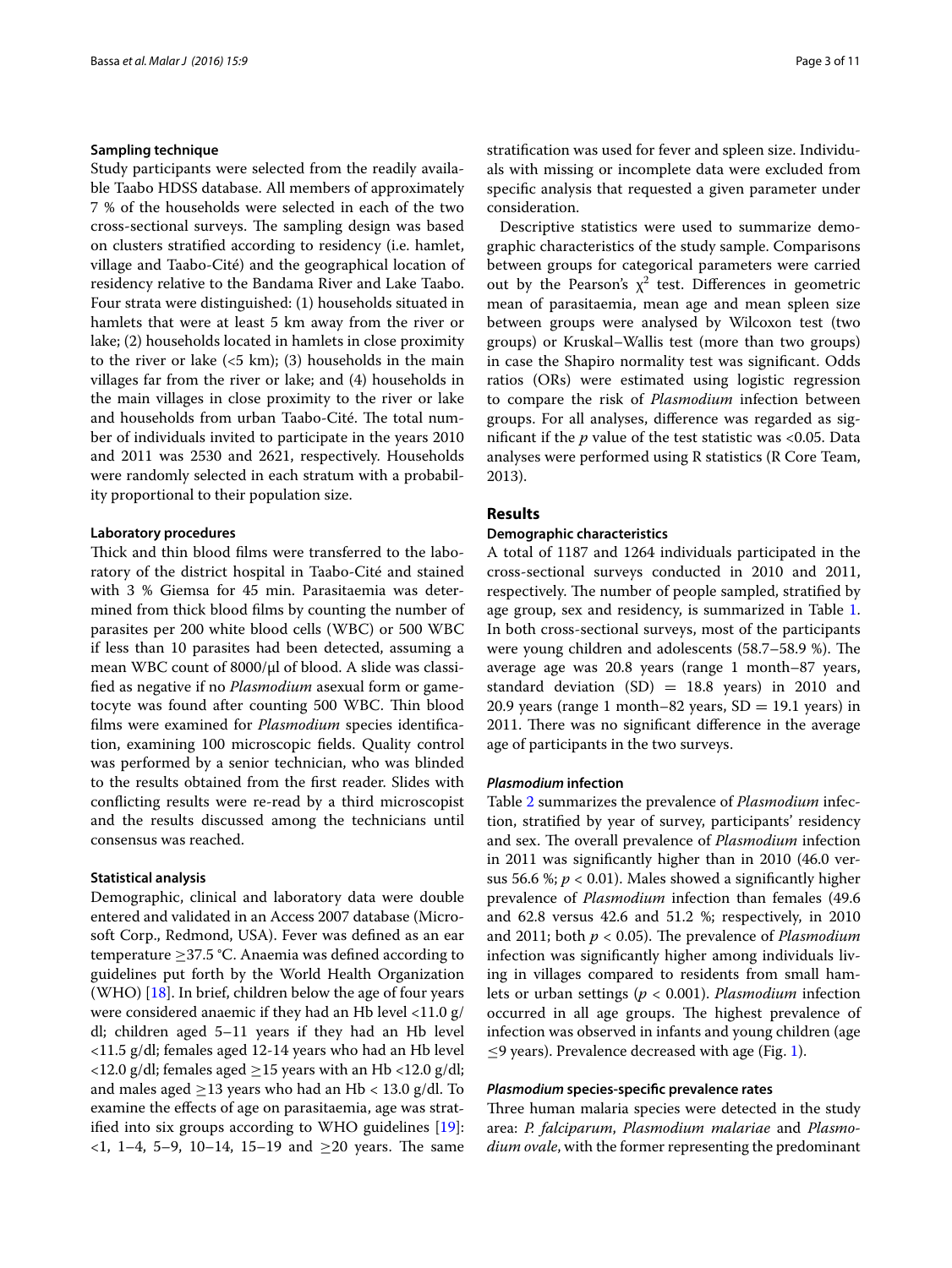|                   | 2010 |      | 2011 |      |
|-------------------|------|------|------|------|
|                   | N    | %    | N    | %    |
| All participants  | 1187 | 100  | 1264 | 100  |
| Gender            |      |      |      |      |
| Male              | 575  | 48.4 | 588  | 46.5 |
| Female            | 612  | 51.6 | 676  | 53.5 |
| Age group (years) |      |      |      |      |
| <1                | 46   | 3.9  | 49   | 3.9  |
| $1 - 4$           | 179  | 15.1 | 189  | 14.9 |
| $5 - 9$           | 245  | 20.6 | 273  | 21.6 |
| $10 - 14$         | 165  | 13.9 | 181  | 14.3 |
| $15 - 19$         | 62   | 5.2  | 52   | 4.1  |
| $\geq$ 20         | 490  | 41.3 | 520  | 41.2 |
| Residency         |      |      |      |      |
| Hamlets           | 200  | 16.8 | 230  | 18.2 |
| Villages          | 782  | 65.9 | 871  | 68.9 |
| Urban             | 205  | 17.3 | 163  | 12.9 |

<span id="page-3-0"></span>**Table 1 Demographic characteristics of the sample populations in the Taabo HDSS, stratified by year of survey**

*N* Number of individuals

species (98.9 and 99.7 % of all positive thick and thin blood films examined in 2010 and 2011, respectively). *Plasmodium malariae* accounted for 1.1 and 0.2 % of the infections, respectively, while *P. ovale* was rarely observed (one mixed infection with *P. falciparum* in 2011).

#### *Plasmodium* **parasitaemia**

Most infections were of low to moderate parasitaemia (16-9999 parasites/μl of blood). The proportion of infections with high parasitaemia ( $\geq$ 10,000 parasites/ $\mu$ l of blood) was 8.6 % in 2010 and 5.2 % in 2011. The geometric mean parasitaemia of positive samples was similar in both years (Table [2](#page-3-1)). The geometric mean parasitaemia was higher in the youngest age groups, compared to older counterparts (Fig. [1\)](#page-4-0). With regard to sex, the difference in the geometric mean parasitaemia showed no consistent difference. With regard to parasitaemia and participants' residency, there was no statistically significant difference in 2010. However, in 2011, parasitaemia was significantly higher in village residents compared to people living in small hamlets or the urban setting (Table [2](#page-3-1)).

#### **Fever prevalence and relation to** *Plasmodium* **infection**

Ear temperature measurements were available for 1095 and 1187 of the surveyed individuals in 2010 and 2011, respectively. Fever, as defined by an ear temperature  $\geq$ 37.5 °C, was found in 13.0 % of the individuals tested with no difference between the two surveys. The occurrence of fever showed an association with area of residency; in 2010, a statistically significantly higher prevalence was found in rural compared to the urban area ( $p < 0.001$ ). With regard to sex, no difference was found in the prevalence of fever (Table [3](#page-4-1)). Age was associated with fever; children were found with higher prevalence of fever than adults aged 20 years and above (Fig. [2a](#page-5-0)). Among the febrile individuals, 55.1 % were *Plasmodium*-positive in 2010 and 67.1 % in 2011, whereas among non-febrile individuals, the respective prevalences were 45.0 and 56.8 %. There was a significant association between *Plasmodium* infection and fever (Table [4\)](#page-6-0).

<span id="page-3-1"></span>**Table 2 Prevalence of** *Plasmodium* **infection and geometric mean parasitaemia of the sample population in the Taabo HDSS**

|            | Prevalence of Plasmodium infection |                              |                |                        |       | GMP (parasites/ul<br>of blood) |  |
|------------|------------------------------------|------------------------------|----------------|------------------------|-------|--------------------------------|--|
|            | 2010 (%)                           | OR (95 % CI)                 | 2011(%)        | OR (95 % CI)           | 2010  | 2011                           |  |
| Overall    | 46.0 <sup>a</sup>                  |                              | $56.6^{b}$     |                        | 632.5 | 520.6                          |  |
| Gender     |                                    |                              |                |                        |       |                                |  |
| Male       | 49.6 (285/575)                     | 1.00                         | 62.8 (369/588) | 1.00                   | 617.9 | 479.1                          |  |
| Female     | 42.6 (261/612)                     | $0.8(0.60 - 0.95)^{+}$       | 51.2 (346/676) | $0.6(0.49 - 0.77)^{+}$ | 648.8 | 568.7                          |  |
| $p$ -value | < 0.05                             |                              | < 0.001        |                        | 0.822 | 0.177                          |  |
| Residency  |                                    |                              |                |                        |       |                                |  |
| Hamlets    | 40.0 (80/200)                      | 1.00                         | 49.1 (113/230) | 1.00                   | 678   | 401.7                          |  |
| Villages   | 50.9 (398/782)                     | $1.6(1.13 - 2.13)^{\dagger}$ | 60.5 (527/871) | $1.6(1.18 - 2.12)^{T}$ | 611.7 | $586.5^a$                      |  |
| Urban      | 33.2 (68/205)                      | $0.7(0.49 - 1.11)$           | 46.0 (75/163)  | $0.9(0.59 - 1.31)$     | 708.8 | 332.8 <sup>b</sup>             |  |
| $p$ -value | < 0.001                            |                              | < 0.001        |                        | 0.856 | 0.006                          |  |

For each parameter, different letters in the same row or column indicate that their difference is significant (*p* < 0.05)

*CI* confidence interval, *GMP* geometric mean parasitaemia, *OR* odds ratio

† Notes that *p*-value < 0.05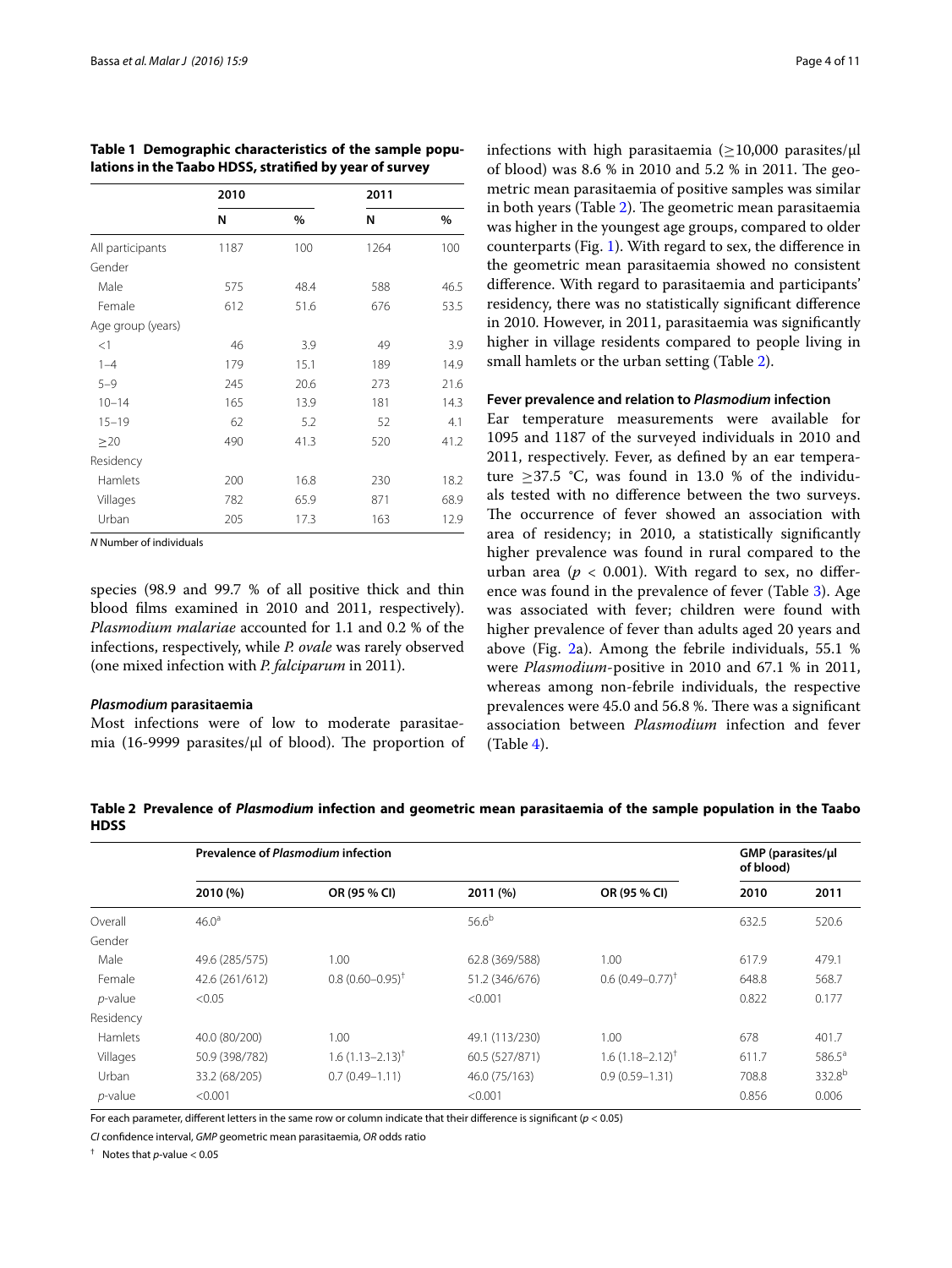

<span id="page-4-1"></span><span id="page-4-0"></span>**Table 3 Prevalence of fever and anaemia among the sample population in the Taabo HDSS, stratified by year of survey**

|                      | Fever (%)                                        |                      | Anaemia (%)                   |                               |
|----------------------|--------------------------------------------------|----------------------|-------------------------------|-------------------------------|
|                      | 2010<br>$(N = 1095)$                             | 2011<br>$(N = 1187)$ | 2010<br>$(N = 1087)$          | 2011<br>$(N = 1196)$          |
| Overall              | 13.4                                             | 13.3                 | $476^{\circ}$                 | 373 <sup>b</sup>              |
| Gender               |                                                  |                      |                               |                               |
| Male                 | 13.8 (74/538)                                    | 13.0 (71/548)        | 45.0 (241/536) 34.3 (190/554) |                               |
| Female               | 13.1 (73/557)                                    | 13.6 (87/639)        |                               | 50.1 (276/551) 39.9 (256/642) |
| $p$ -value           | 0.821                                            | 0.804                | 0.102                         | 0.053                         |
| Residence            |                                                  |                      |                               |                               |
|                      | Hamlets 15.4 <sup>ª</sup> (29/188) 17.9 (34/190) |                      | 45.7 (84/184)                 | 38.2 (73/191)                 |
| Villages             | 15.2 <sup>a</sup> (109/718) 12.9 (110/851)       |                      | 49.0 (350/714)                | 37.7 (323/856)                |
| Urban                | $4.8^{b}$ (9/189) 9.6 (14/146)                   |                      | 43.9 (83/189)                 | 33.6 (50/149)                 |
| $p$ -value < $0.001$ |                                                  | 0.069                | 0.380                         | 0.600                         |

For each variable, different letters in the same row or column indicate that their difference is significant at level of 0.05

*N* total number of individuals examined

Of the *Plasmodium*-positive individuals, depending on the year of survey, the proportion of fever cases ranged between 15.4 and 15.9 %. Significantly more fever cases were found among heavily infected individuals (parasitaemia  $\geq$ 10,000 parasites/μl of blood) compared to those with only light or moderate infection (28.9–45.9 versus 13.6–14.7 %; *p* < 0.05).

## **Anaemia and relationship with** *Plasmodium* **infection**

Hb measurements were available for 1087 and 1196 individuals in 2010 and 2011, respectively, which allowed estimating the prevalence of age- and sex-specific anaemia. In the 2010 cross-sectional survey, anaemia was determined in 47.6 % of the individuals. One year later, the proportion of anaemic individuals was considerably lower; 37.3 % (*p* < 0.01) (Table [3](#page-4-1)). In both surveys, rates of anaemia were similar between males and females and place of residency (Table [3\)](#page-4-1). There was a tendency for the proportion of anaemic individuals to decrease with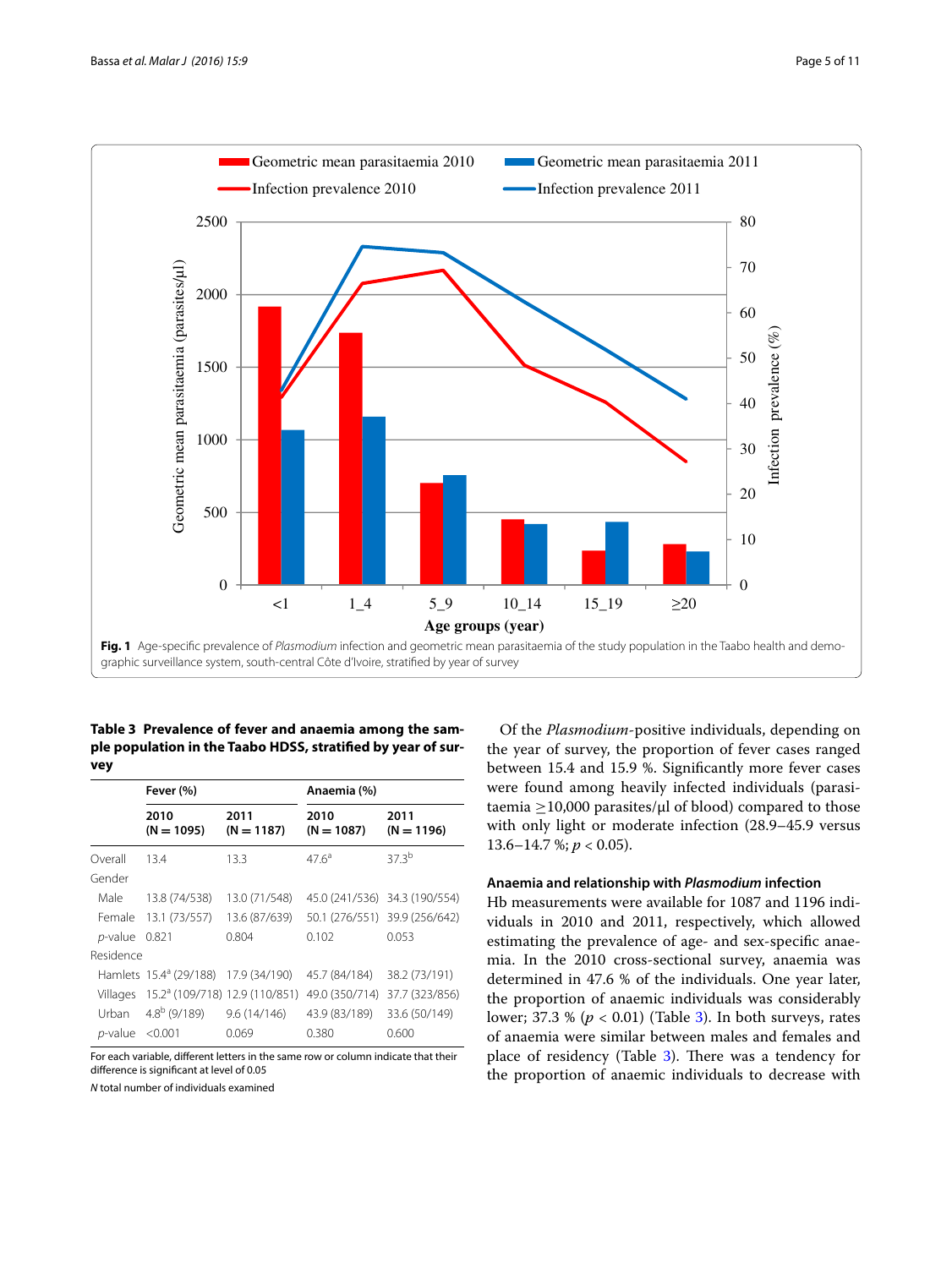<span id="page-5-0"></span>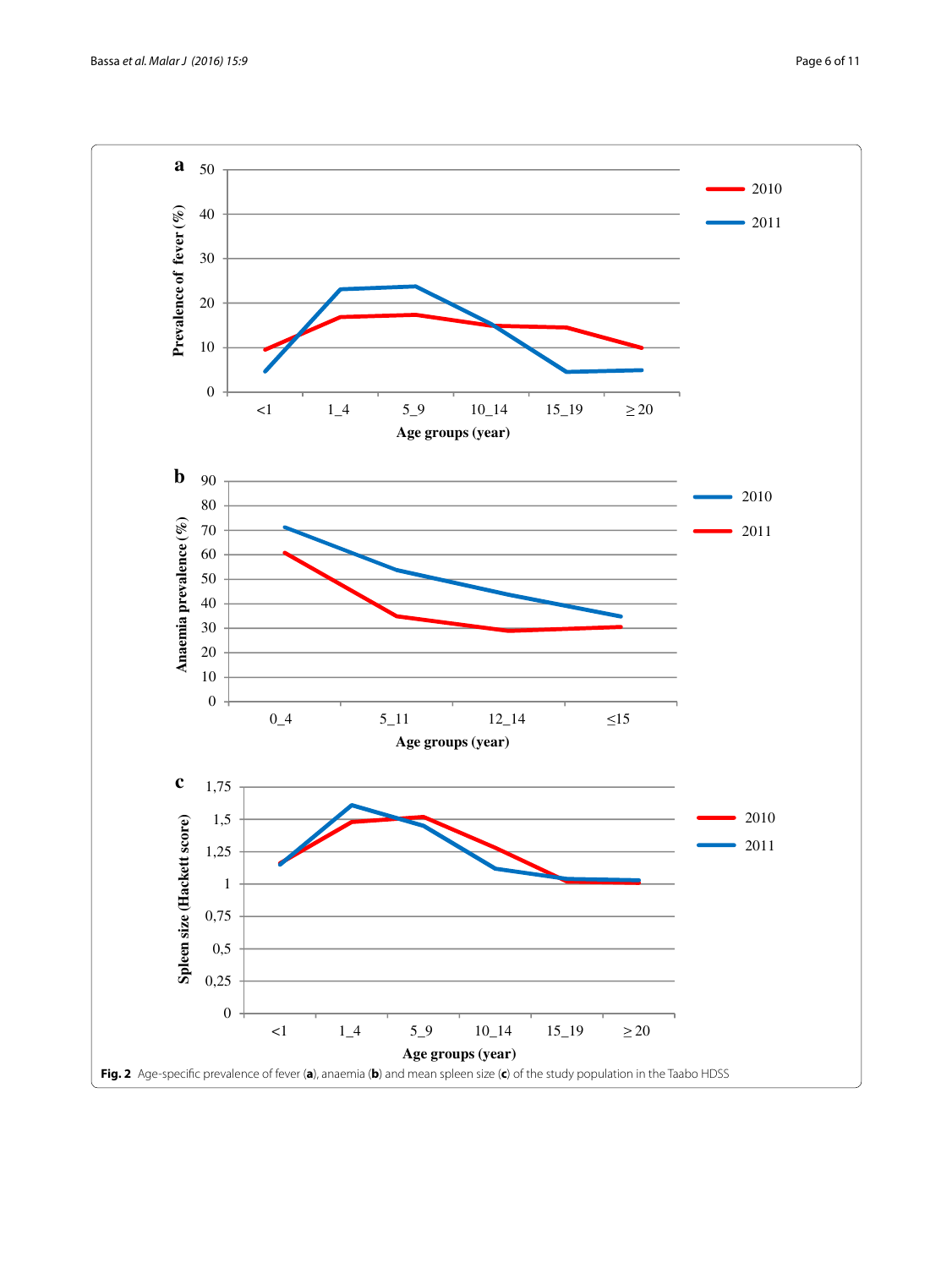| Thick film | 2010                                     |                     | 2011                 |                     |  |
|------------|------------------------------------------|---------------------|----------------------|---------------------|--|
|            | $Fever -$                                | $Fever +$           | $Fever -$            | $Fever +$           |  |
| Positive   | 427                                      | 81                  | 584                  | 106                 |  |
| Negative   | 521                                      | 66                  | 445                  | 52                  |  |
| Prevalence | 45.0%                                    | 55.1 %              | 56.8%                | 67.1 %              |  |
| OR         | 1.00                                     | $1.49(1.05 - 2.12)$ | 1.00                 | 1.55 (1.09-2.22)    |  |
|            | $p$ -value = 0.023                       |                     | $p$ -value = 0.014   |                     |  |
| Thick film | Anaemia -                                | Anaemia +           | Anaemia-             | Anaemia +           |  |
| Positive   | 228                                      | 279                 | 414                  | 280                 |  |
| Negative   | 342                                      | 238                 | 336                  | 166                 |  |
| Prevalence | 40.0%                                    | 54.0%               | 55.2%                | 62.8%               |  |
| <b>OR</b>  | 1.00                                     | $1.75(1.38 - 2.23)$ |                      | $1.36(1.07 - 1.74)$ |  |
|            | $p$ -value < 0.001                       |                     | $p$ -value = 0.010   |                     |  |
| Thick film | <b>Hackett class</b>                     |                     | <b>Hackett class</b> |                     |  |
|            | $Class = 1$                              | Class > 1           | $Class = 1$          | Class > 1           |  |
| Positive   | 405                                      | 94                  | 567                  | 118                 |  |
| Negative   | 529                                      | 46                  | 495                  | 24                  |  |
| Prevalence | 43.4 %                                   | 67.1 %              | 53.4 %               | 83.1%               |  |
| <b>OR</b>  | 1.00                                     | 2.67 (1.84-3.91)    | 1.00                 | 4.29 (2.77-6.91)    |  |
|            | $p$ -value < 0.001<br>$p$ -value < 0.001 |                     |                      |                     |  |

<span id="page-6-0"></span>

|                   |  |  |  | Table 4 Relations between Plasmodium infection and fever, anaemia and splenomegaly in the Taabo HDSS, stratified |  |  |
|-------------------|--|--|--|------------------------------------------------------------------------------------------------------------------|--|--|
| by year of survey |  |  |  |                                                                                                                  |  |  |

*OR* odds ratio

age, as shown in Fig. [2](#page-5-0)b. Among anaemic individuals, the prevalence of *Plasmodium* infection was 54.0 % in 2010 and 62.8 % in 2011, whereas among non-anaemic individuals, the respective prevalence was 40.0 and 55.2 %. *Plasmodium* infection was significantly more prevalent in people with anaemia than in those without (Table [4](#page-6-0)).

**Splenomegaly and relationship with** *Plasmodium* **infection** Table [5](#page-6-1) shows the extent of splenomegaly within the surveyed population. Most participants (87.0–88.2 %) had a spleen size of 1 on the Hackett scale. The average Hackett score was 1.23 (SD = 0.67) in 2010 and 1.22 (SD = 0.67) in 2011, with no statistically significant difference between the two surveys.

In the 2010 survey, males had significantly larger spleens than females (Table  $6$ ). With regard to participants' residency, the mean spleen sizes measured in 2010 were similar in hamlets, villages and the urban setting, whilst in 2011, spleen sizes were significantly lower in the urban setting compared to villages and hamlets  $(p = 0.002)$ . There was a clear decline in spleen size with

<span id="page-6-2"></span>**Table 6 Mean spleen size of the sample population in the Taabo HDSS, stratified by year of survey**

<span id="page-6-1"></span>

| Table 5 Distribution of splenomegaly within the study      |  |  |  |
|------------------------------------------------------------|--|--|--|
| population in the Taabo HDSS, stratified by year of survey |  |  |  |

| Spleen size     | 2010         | 2011          | Total         |
|-----------------|--------------|---------------|---------------|
| Hackett class 1 | 934 (87.0 %) | 1062 (88.2 %) | 1996 (87.6 %) |
| Hackett class 2 | 59 (5.5 %)   | 39 (3.2 %)    | 98 (4.3 %)    |
| Hackett class 3 | 52 (4.8 %)   | 76 (6.4 %)    | 128 (5.6 %)   |
| Hackett class 4 | 27(2.5%)     | 23 (1.9 %)    | 50 (2.2 %)    |
| Hackett class 5 | $2(0.2\%)$   | $4(0.3\%)$    | $6(0.3\%)$    |
| Total           | 1074 (100 %) | 1204 (100 %)  | 2278 (100 %)  |

|          | 2010               |             | 2011               |                   |  |
|----------|--------------------|-------------|--------------------|-------------------|--|
|          | Examined           | Spleen size | Examined           | Spleen size       |  |
| Total    | 1074               | 1.23        | 1204               | 1.22              |  |
| Male     | 526                | 1.28        | 559                | 1.26              |  |
| Female   | 548                | 1.18        | 645                | 1.20              |  |
|          | $p$ -value = 0.031 |             | $p$ -value = 0.135 |                   |  |
| Hamlets  | 183                | 1.21        | 221                | 1.29 <sup>a</sup> |  |
| Villages | 703                | 1.25        | 837                | 1.23 <sup>a</sup> |  |
| Urban    | 188                | 1.17        | 146                | 1.08 <sup>b</sup> |  |
|          | $p$ -value = 0.210 |             | $p$ -value = 0.002 |                   |  |

Difference between a and b is significant at level of 0.05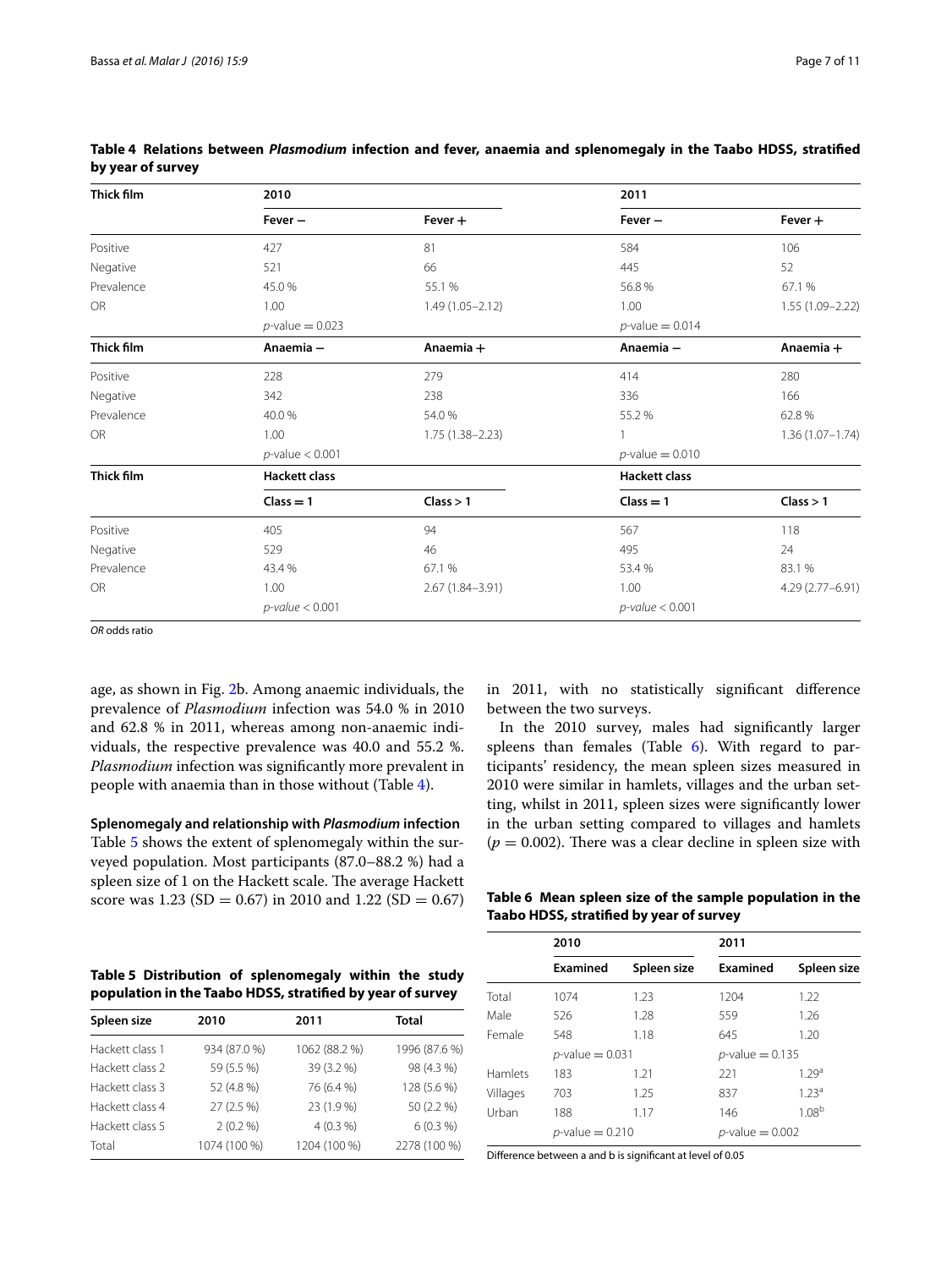age (Fig.  $2c$ ). Enlarged spleen (Hackett class  $>1$ ) was associated with a higher odds of *Plasmodium* infection  $(Table 4)$  $(Table 4)$  $(Table 4)$ .

## **Discussion**

This work presents results from one of the few repeated cross-sectional, population-based malaria prevalence surveys conducted at the district level in a highly malariaendemic setting of West Africa. The study included all age groups, and hence, not only those who are considered at highest risk of malaria (i.e. children below the age of 5 years and women of child bearing age). Furthermore, the study provides stratified data for the three main residential settings of the Taabo HDSS; namely, hamlets, villages and a small town [[9\]](#page-9-6). High *Plasmodium* infection prevalence rates were recorded in all age groups, ranging from 46.0 to 56.6 %. The two cross-sectional surveys were conducted in the rainy season (June/July), which might, at least partially, explain the high prevalence of infection. Levels of *Plasmodium* infection prevalence observed in the current study were several-fold higher than those reported in a lowland village of Tanzania (13 %) [[20\]](#page-9-16), but slightly lower than in previous studies undertaken in central and northern Ghana (58–61 %) [\[21](#page-9-17), [22\]](#page-9-18). In the current study in south-central Côte d'Ivoire, the prevalence of *Plasmodium* infection was somewhat higher in the 2011 survey compared to the preceding year. It will be important to longitudinally monitor *Plasmodium* infection prevalence in the general population of Côte d'Ivoire as control and elimination efforts are being escalated. The Taabo HDSS offers a unique platform in this regard and will allow for cross-country comparisons [[23](#page-9-19)].

There is evidence that the age-pattern of *Plasmodium* infection is dependent on the transmission intensity [[24\]](#page-9-20). In areas of low transmission, the risk of infection is similar in all age groups [\[25](#page-9-21), [26](#page-9-22)]. Conversely, in highly endemic areas, it is well established that infection rates are higher among children below the age of 5 years, compared to school-aged children, adolescents and adults [[24,](#page-9-20) [27](#page-9-23)]. In the current study, highest infection rates were observed in children, particularly those aged 1–9 years. The relatively low prevalence observed in infants (age group <1 year) might be explained by the presence of maternal antibodies against malarial antigens, particularly in infants younger than 6 months [[28\]](#page-9-24). For all children, continued exposure to infection may contribute to the development of partial immunity. At the time of this study, based on *Plasmodium* infection rates in children, the district of Taabo can be classified as being hyperendemic for malaria [\[19](#page-9-15)].

Males showed significantly higher infection rates than females. This result is supported by previous studies conducted elsewhere in Africa [\[29](#page-9-25)], Asia [\[30](#page-9-26), [31](#page-9-27)] and Latin America [\[32\]](#page-9-28). This observation might be explained by gender-specific behaviours. It has been suggested that males tend to be more active with outdoors in the evening than females, thus at higher risk of exposure to mosquito bites that transmit malaria [\[33\]](#page-9-29). Another plausible explanation is the fact that females are more likely to use preventive measures against mosquito bites (e.g. long clothes, sleeping under LLINs). It could also be that females use prompt treatment once signs and symptoms of malaria are suspected. Further investigations to deepen the understanding of gender-related risk factors for malaria transmission are warranted and the Taabo HDSS provides a platform for this endeavour.

Preceding studies documented higher *Plasmodium* infection prevalence rates in rural compared to urban areas [[34–](#page-9-30)[36](#page-9-31)]. In the current setting, the prevalence of *Plasmodium* infection was similar in hamlets and Taabo-Cité, the only urban area of the Taabo HDSS. This finding indicates that, in the urban setting, ecological conditions are suitable for malaria transmission. A possible explanation is that Taabo-Cité is located in close proximity to Lake Taabo. Surprisingly though, among the rural areas studied, *Plasmodium* infection was more prevalent in villages than in the less developed hamlets. This observation suggests different risk factors for malaria transmission in the two types of rural settings. Interestingly, different observations have been reported for the western part of Côte d'Ivoire; among children below the age of 15 years, *Plasmodium* infection rates were similar in villages and hamlets [[37](#page-9-32)].

In the current study, *P. falciparum* was the predominant malaria species, while only a few individuals were found positive for *P. malariae* and *P. ovale*. These findings are consistent with epidemiological studies undertaken in 2001 in a single village of the study area [[38\]](#page-9-33) and elsewhere in Côte d'Ivoire [[39–](#page-9-34)[41](#page-9-35)]. In sub-Saharan Africa, *P. malariae* and *P. ovale* can reach high prevalence rates [[42\]](#page-9-36), but *P. falciparum* is the predominant species [[28](#page-9-24), [43\]](#page-9-37).

Most infections were of low to moderate parasitaemia with no statistically significant difference between males and females. Although a marked variation in the level of parasitaemia was recorded between villages and the urban setting in 2011, a clear age-pattern was commonly observed in both cross-sectional surveys. This is a reflection of the degree of immunity to the disease, which is known to be low among children, but increases markedly over the time as a result of continuous exposure to *Plasmodium* infection. In the current study, parasitaemia peaked in children ≤9 years of age, and thereafter showed a substantial decline, suggesting that an effective immune response is acquired in early childhood. This may explain that most infections were asymptomatic. Indeed, only a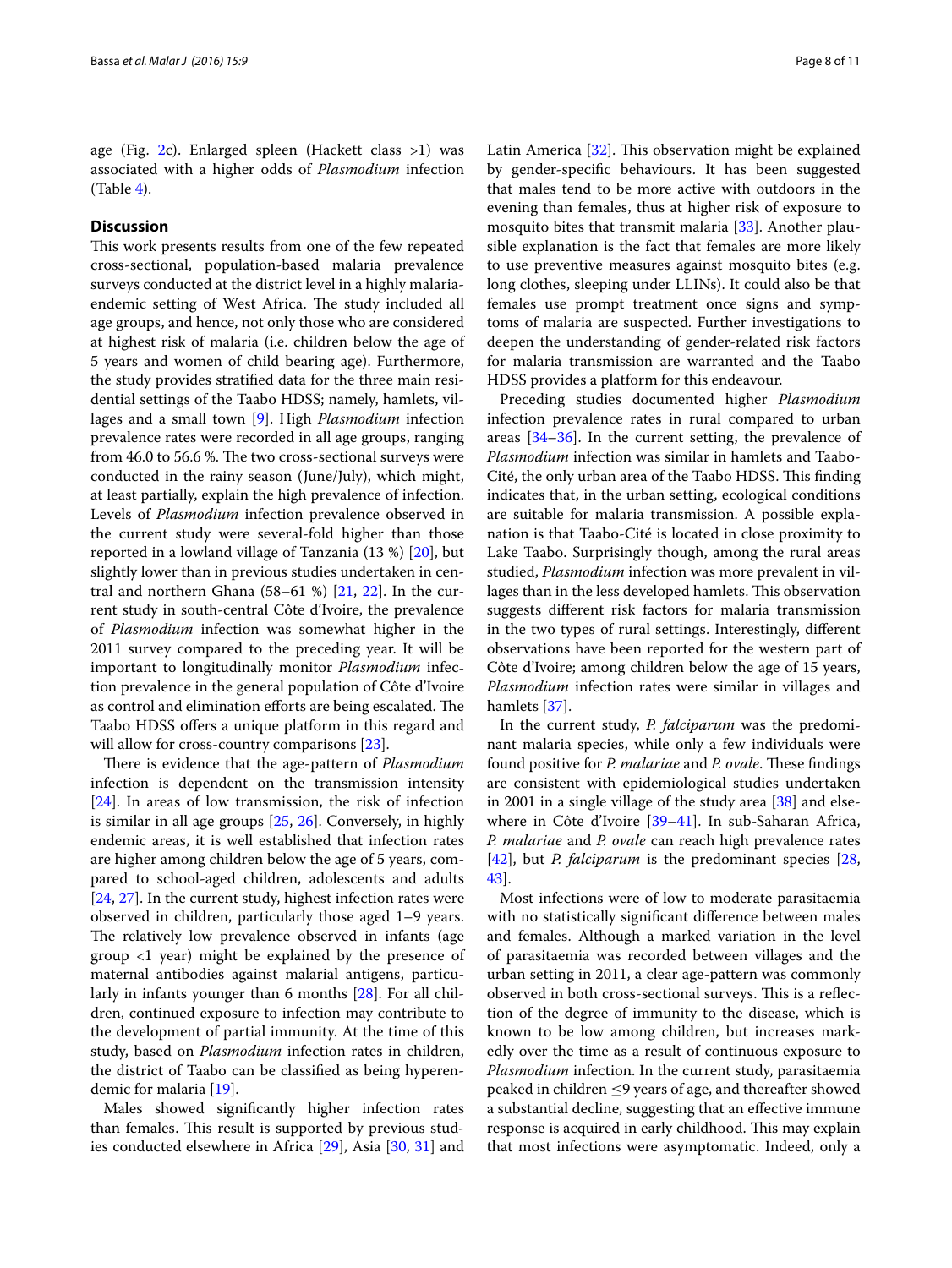relatively small number of infected persons were found febrile in the community (15.4–21.9 %). However, it is important to note that significant proportions of febrile individuals were diagnosed as having a *Plasmodium* infection (55.1–67.1 %).

Even though fever was positively associated with *Plasmodium* infection, a considerable proportion of fever cases (32.9–44.9 %) showed no *Plasmodium* infection. This observation raises the question of whether febrile patients should be treated empirically for malaria. In the current study area, presumptive treatment of malaria is common, even in health facilities. As this practice results in overtreatment and might lead to the development of anti-malarial drug resistance, there is a need for RDTs and treatment of only those cases found positive [\[8,](#page-9-5) [44](#page-9-38)].

The prevalence of anaemia was high within the surveyed population (37.3–47.6 %). Not surprisingly, children were at highest risk, which is in line with previous studies conducted in Kenya [[45\]](#page-9-39), Nigeria [[46\]](#page-9-40) and Cameroon [\[47](#page-10-0)]. The association between *Plasmodium* infection and anaemia supports the finding that malaria plays a major role in the occurrence of anaemia in tropical areas [[48–](#page-10-1)[50](#page-10-2)]. Nevertheless, other causes cannot be excluded. In recent surveys conducted in the study area, it was shown that, depending on age groups, *Schistosoma haematobium* infection, inflammation, cellular iron deficiency and chronic malnutrition must be considered as important contributors to anaemia [\[15](#page-9-11), [51\]](#page-10-3). This may explain why high prevalence of anaemia was recorded within the populations. However, a decreasing trend in anaemia was observed over time. Since 2009, several rounds of deworming were administered, which is a probable explanation for the decrease of the proportion of anaemic persons [[9\]](#page-9-6).

The proportion of people with enlarged spleen might serve as an indicator for the intensity of malaria transmission [[52](#page-10-4)]. Evidence from the current study suggests that the high proportion of enlarged spleens in the surveyed population might be an indication of latent and chronic infections. Not surprisingly, the data revealed an association between *Plasmodium* infection and splenomegaly with spleen rates showing similar trends as parasite rates. This is expected for malaria-endemic countries, where transmission is intense and perennial [[53](#page-10-5)[–55](#page-10-6)]. Although malaria is a leading cause of splenomegaly, enlarged spleen is known to be multifactorial [[56](#page-10-7)]. For example, schistosomiasis and other helminthiases should be considered as potential additional causes of splenomegaly. Indeed, in a context of persistent high malaria transmission, the observed decline in the mean spleen size and anaemia from 2010 to 2011 might be explained by the regular deworming targetting schistosomiasis and soil-transmitted helminthiasis.

#### **Conclusion**

This study provides important information on age-, sex- and residency-specific *Plasmodium* infection rates, parasitaemia and anaemia in the Taabo HDSS where malaria remains the main cause of death. Indeed, the public health significance of malaria calls for concerted efforts to control this mosquitoborne disease. The prevalence of infection was particularly elevated in children below 10 years of age. Males and village residents were at higher risk than females and people living in hamlets or Taabo-Cité. The association between *Plasmodium* infection and fever, anaemia and splenomegaly, which is a typical feature of heavily endemic areas, demonstrates the severity of the disease. There is, therefore, a pressing need to scale-up control measures in order to reduce the burden of malaria in the Taabo HDSS and Côte d'Ivoire more generally. Further investigations on malaria risk factors will enable a comprehensive overview of the heterogeneities observed within the residence settings and the two genders to come up with setting-specific control interventions.

#### **Abbreviations**

ACT: artemisinin-based combination therapy; CSRS: Centre Suisse de Recherches Scientifiques en Côte d'Ivoire; HDSS: health and demographic surveillance system; Hb: haemoglobin; LLIN: long-lasting insecticidal net; OR: odds ratio; RDT: rapid diagnostic test; SD: standard deviation; WBC: white blood cell; WHO: World Health Organization.

#### **Authors' contributions**

FKB analysed the data and wrote the initial manuscript. MO, KDS and LGA coordinated the data collection. NB and SK coded the data and supervised the data entry. MN and MT were involved in the collection and examination of samples. BB, JU and EKN designed and supervised the study, and revised the manuscript. All authors read and approved the final manuscript.

#### **Author details**

<sup>1</sup> Unité de Formation et de Recherche Biosciences, Université Félix Houphouët-Boigny, Abidjan, Côte d'Ivoire.<sup>2</sup> Centre Suisse de Recherches Scientifiques en Côte d'Ivoire, Abidjan, Côte d'Ivoire.<sup>3</sup> Hôpital Général de Taabo, Taabo-Cité, Côte d'Ivoire. 4 Centre de Recherche et de Lutte contre le Paludisme, Institut National de la Santé Publique, Abidjan, Côte d'Ivoire. <sup>5</sup> Department of Epidemiology and Public Health, Swiss Tropical and Public Health Institute, Basel, Switzerland.<sup>6</sup> University of Basel, Basel, Switzerland.

#### **Acknowledgements**

We thank the political and health authorities and all the inhabitants of the study area for their excellent cooperation. We are grateful to all the staff of the Taabo HDSS for their logistic support during this work. Special thanks are addressed to the laboratory technicians who read the thick and thin blood films. The research was funded by Fairmed (Bern, Switzerland).

#### **Competing interests**

The authors declare that they have no competing interests.

Received: 30 April 2015 Accepted: 23 December 2015 Published online: 06 January 2016

#### **References**

<span id="page-8-0"></span>1. Kabir MM, Naher S, Islam A, Karim A, Rasid MH, Laskar SI. Vector control using LLIN/ITN: reduction of malaria morbidity in Bengladesh. Malar J. 2014;13:47.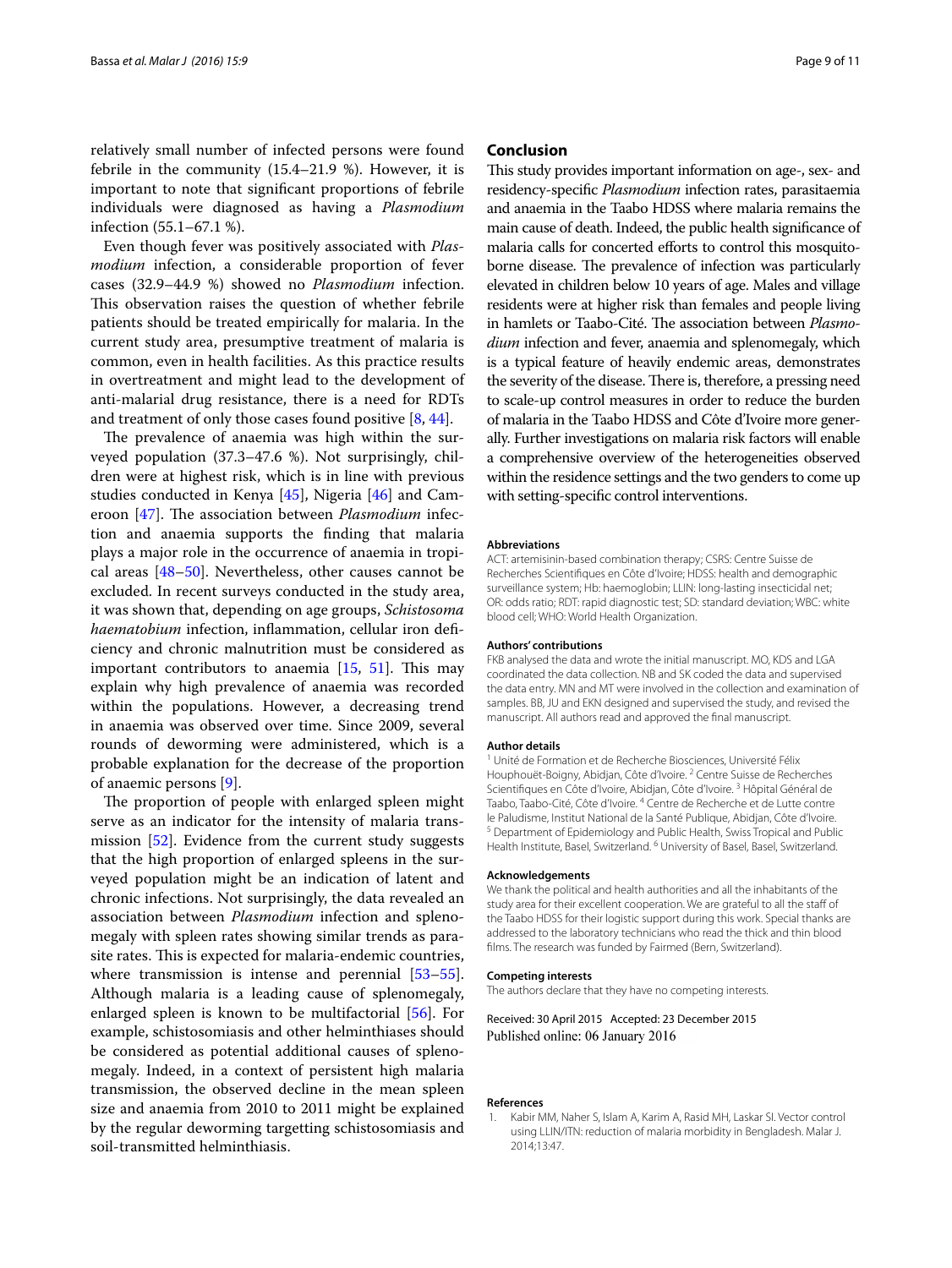- <span id="page-9-0"></span>2. Porras Ramirez A, Buitrago JIG, González JPP, Moráles AH, Frequency Carrasquilla G. Tendency of malaria in Colombia, to 2011: a descriptive study. Malar J. 1990;2014(13):202.
- <span id="page-9-1"></span>3. WHO. World malaria report 2013. Geneva: World Health Organization; 2013.
- <span id="page-9-2"></span>4. Eholié SP, Ehui E, Adou-Bryn K, Kouamé KE, Tanon A, Kakou A, et al. Paludisme grave de l'adulte autochtone à Abidjan (Côte d'Ivoire). Bull Soc Pathol Exot. 2004;97:340–4.
- 5. Wang SJ, Lengeler C, Smith TA, Vounatsou P, Cissé G, Tanner M. Rapid urban malaria appraisal (RUMA) III: epidemiology of urban malaria in the municipality of Yopougon (Abidjan). Malar J. 2006;5:29.
- <span id="page-9-3"></span>6. Assoumou A, Adoubryn KD, Aboum KS, Kouadio-Yapo CG, Ouhon J. Portage symptomatique et asymptomatique de Plasmodium falciparum chez les enfants de 6 mois à 6 ans à l'hôpital général d'Abobo (Abidjan, Côte d'Ivoire). Bull Soc Pathol Exot. 2008;101:50–3.
- <span id="page-9-4"></span>7. Rowe AK, Kachur PK, Yoon SS, Lynch M, Slutsker L, Steketee RW. Caution is required when using health facility-based data to evaluate the health impact of malaria control efforts in Africa. Malar J. 2009;8:209.
- <span id="page-9-5"></span>8. D'Acremont V, Kilowoko M, Kyungu E, Philipina S, Sangu W, Kahama-Maro J, et al. Beyond malaria: causes of fever in outpatient Tanzanian children. N Engl J Med. 2014;370:809–17.
- <span id="page-9-6"></span>9. Koné S, Baikoro N, N'Guessan Y, Jaeger FN, Silué KD, Fürst T, et al. Health and demographic surveillance system profile: the Taabo health and demographic surveillance system, Côte d'Ivoire. Int J Epidemiol. 2015;44:87–97.
- <span id="page-9-7"></span>10. Koné S, Fürst T, Jaeger FN, Esso ELJC, Baikoro N, Adiossan GL, et al. Causes of death in the Taabo health and demographic surveillance system, Côte d'Ivoire, from 2009 to 2011. Glob Health Action. 2015;8:27271.
- <span id="page-9-8"></span>11. Diomandé M, Dongo K, Djé KB, Kouadio KKH, Koné D, Biémi J, et al. Vers un changement du calendrier cultural dans l'écotone forêt-savane de la Côte d'Ivoire. Agron Afr. 2013;25:133–47.
- <span id="page-9-9"></span>12. N'Goran EK, Diabaté S, Utzinger J, Sellin B. Changes in human schistosomiasis levels after the construction of two large hydroelectric dams in central Côte d'Ivoire. Bull World Health Organ. 1997;75:541–5.
- <span id="page-9-10"></span>13. Glinz D, N'Guessan NA, Utzinger J, N'Goran EK. High prevalence of Strongyloides stercoralis among schoolchildren in rural Côte d'Ivoire. J Parasitol. 2010;96:431–3.
- 14. Becker SL, Sieto B, Silue´ KD, Adjossan l, Koné S, Hatz C, et al. Diagnosis, clinical features, and self-reported morbidity of Strongyloides stercoralis and hookworm infection in a co-endemic setting. PLoS Negl Trop Dis. 2011;5:e1292.
- <span id="page-9-11"></span>15. Righetti AA, Koua AYG, Adiossan LG, Glinz D, Hurrell RF, N'Goran EK, et al. Etiology of anemia among infants, school-aged children, and young nonpregnant women in different settings of south-central Côte d'Ivoire. Am J Trop Med Hyg. 2012;87:425–34.
- <span id="page-9-12"></span>16. WHO. Malaria rapid diagnostic test performance: results of WHO product testing of malaria RDTs: round 3 (2010–2011). Geneva: World Health Organization; 2011.
- <span id="page-9-13"></span>17. Hackett LW. Spleen measurement in malaria. J Natl Malar Soc. 1944;3:121–34.
- <span id="page-9-14"></span>18. WHO. Iron deficiency anemia: Assessment, prevention and control: A guide for programme managers. Geneva: World Health Organization; 2001.
- <span id="page-9-15"></span>19. WHO. Terminology of malaria and malaria eradication. Geneva: World Health Organization; 1963.
- <span id="page-9-16"></span>20. Mmbando BP, Vestergaard LS, Kitua AY, Lemnge MM, Theander TG, Lusingu JPA. A progressive declining in the burden of malaria in northeastern Tanzania. Malar J. 2010;9:216.
- <span id="page-9-17"></span>21. Koram KA, Owusu-Agyei S, Fryauff DJ, Anto F, Atuguba F, Hodgson A, et al. Seasonal profiles of malaria infection, anemia, and bednet use among age groups and communities in northern Ghana. Trop Med Int Health. 2003;8:793–802.
- <span id="page-9-18"></span>22. Owusu-Agyei S, Asante KP, Adjuik M, Adjei G, Awini E, Adams M, et al. Epidemiology of malaria in the forest-savanna transitional zone of Ghana. Malar J. 2009;8:220.
- <span id="page-9-19"></span>23. Streatfield PK, Khan A, Bhuiya A, Alam N, Sié A, Soura AB, et al. Causespecific mortality in Africa and Asia: evidence from Indepth health and demographic surveillance system sites. Glob Health Action. 2014;7:5362.
- <span id="page-9-20"></span>24. Carneiro I, Roca-Feltrer A, Griffin JT, Smith L, Tanner M, Schellenberg JA, et al. Age-patterns of Malaria vary with severity, transmission intensity

and seasonality in sub-Saharan Africa: a systematic review and pooled analysis. PLoS One. 2010;5:e8988.

- <span id="page-9-21"></span>25. Diop A, Konate L, Molez JF, Diouf M, Gaye O, Fontenille D, et al. Le paludisme en zone de mangrove du delta du Saloum (Sénégal). Environ Risq Santé. 2006;5:93–8.
- <span id="page-9-22"></span>26. Graves PM, Richards FO, Ngondi J, Emerson PM, Shargie EB, Endeshaw T, et al. Individual, household and environmental risk factors for malaria infection in Amhara, Oromia and SNNP regions of Ethiopia. Trans R Soc Trop Med Hyg. 2008;2009(103):1211–20. doi:[10.1016/j.trstmh.11.016.](http://dx.doi.org/10.1016/j.trstmh.11.016)
- <span id="page-9-23"></span>27. Geiger C, Agustar HK, Compaoré G, Coulibaly B, Sié A, Becher H, et al. Declining malaria parasite prevalence and trends of asymptomatic parasitaemia in a seasonal transmission setting in north-western Burkina Faso between 2000 and 2009–2012. Malar J. 2013;12:27.
- <span id="page-9-24"></span>28. Snow RW, Nahlen B, Palmer A, Donnelly CA, Gupta S, Marsh K. Risk of severe malaria among African infants: direct evidence of clinical protection during early infancy. J Infect Dis. 1998;177:819–22.
- <span id="page-9-25"></span>29. Owusu-Agyei S, Koram KA, Baird JK, Utz GC, Binka FN, Nkrumah FK, et al. Incidence of symptomatic and asymptomatic Plasmodium falciparum infection following curative therapy in adult residents of Northern Ghana. Am J Trop Med Hyg. 2001;65:197–203.
- <span id="page-9-26"></span>30. Erhart A, Thang ND, Hung NQ, le Toi V, le Hung X, Tuy TQ, et al. Forest malaria in Vietnam: a challenge for control. Am J Trop Med Hyg. 2004;70:110–8.
- <span id="page-9-27"></span>31. Reza YM, Taghi RM. Prevalence of malaria infection in Sarbaz, Sistan and Bluchistan province. Asian Pac J Trop Biomed. 2011;1:491–2.
- <span id="page-9-28"></span>32. Cucunubá ZM, Guerra AP, Rahirant SJ, Rivera JA, Cortés LJ, Nicholls RS. Asymptomatic *Plasmodium* spp. infection in Tierralta, Colombia. Mem Inst Oswaldo Cruz. 2008;103:668–73.
- <span id="page-9-29"></span>33. Kimbi HK, Keka FC, Nyabeyeu HN, Ajeagah HU, Tonga CF, Lum E, et al. An update of asymptomatic falciparum malaria in school children in Muea, Southwest Cameroon. J Bacteriol Parasitol. 2012;3:8.
- <span id="page-9-30"></span>34. Gardiner C, Biggar RJ, Collins WE, Nkrumah FK. Malaria in urban and rural areas of southern Ghana: a survey of parasitaemia, antibodies, and antimalarial practices. Bull World Health Organ. 1984;62:607–13.
- 35. Le Gazin P. paludisme en Afrique au sud du Sahara: comparaison entre les milieux urbains et ruraux. Cahiers Santé. 1991;1:33–8.
- <span id="page-9-31"></span>36. De Beaudrap P, Nabasumba C, Grandesso F, Turyakira E, Schramm B, Boum Y, et al. Heterogeneous decrease in malaria prevalence in children over a six-year period in south-western Uganda. Malar J. 2011;10:132.
- <span id="page-9-32"></span>37. N'Zeyimana I, Henry MC, Dossou-Yovo J, Doannio JMC, Diawara L, Carnevale P. Epidémiologie du paludisme dans le sud-ouest forestier de la Côte d'Ivoire (Région de Tai). Bull Soc Pathol Exot. 2002;95:89–94.
- <span id="page-9-33"></span>38. Silué KD, Felger I, Utzinger J, Beck HP, Smith TA, Tanner M, et al. Prévalence, diversité antigénique et multiplicité d'infections de Plasmodium falciparum en milieu scolaire au centre de la Côte d'Ivoire. Med Trop (Mars). 2006;66:149–56.
- <span id="page-9-34"></span>39. Dossou-Yovo J, Ouattara A, Doannio JMC, Rivière E, Chauvancy G, Meunier Y. Aspects du paludisme dans un village de savane humide de Côte d'Ivoire. Med Trop (Mars). 1994;54:331–6.
- 40. Raso G, Luginbühl A, Adjoua CA, Tian-Bi NT, Silué KD, Matthys B, et al. Multiple parasite infections and their relationship to self-reported morbidity in a community of rural Côte d'Ivoire. Int J Epidemiol. 2004;33:1092–102.
- <span id="page-9-35"></span>41. Diakité NR, Adja AM, Von Stamm T, Utzinger J, N'Goran EK. Situation épidémiologique avant la mise en eau du barrage hydroagricole de cinq villages de Bouaké, centre Côte d'Ivoire. Bull Soc Pathol Exot. 2010;103:22–8.
- <span id="page-9-36"></span>42. Mueller I, Zimmerman PA, Reeder JC. Plasmodium malariae and Plasmodium ovale—the 'bashful' malaria parasites. Trends Parasitol. 2007;23:279–83.
- <span id="page-9-37"></span>43. Munyekenye OG, Githeko AK, Zhou G, Mushinzimana E, Minakawa N, Yan G. Plasmodium falciparum spatial analysis, Western Kenya Highlands. Emerg Infect Dis. 2005;11:1571–7.
- <span id="page-9-38"></span>44. WHO. Guidelines for the treatment of malaria, vol. 2nd edition. Geneva: World Health Organization; 2010.
- <span id="page-9-39"></span>45. Desai MR, Terlouw DJ, Kwena AM, Phillips-Howard PA, Kariuki SK, Wannemuehler KA, et al. Factors associated with hemoglobin concentrations in pre-school children in Western Kenya: cross-sectional studies. Am J Trop Med Hyg. 2005;72:47–59.
- <span id="page-9-40"></span>46. Bamidele JO, Abodunrin OL, Olajide FO, Oke YF. Prevalence and determinants of anemia among school pupils of a peri-urban community in Osun State. Nigeria. Int J Adolesc Med Health. 2010;22:461–8.